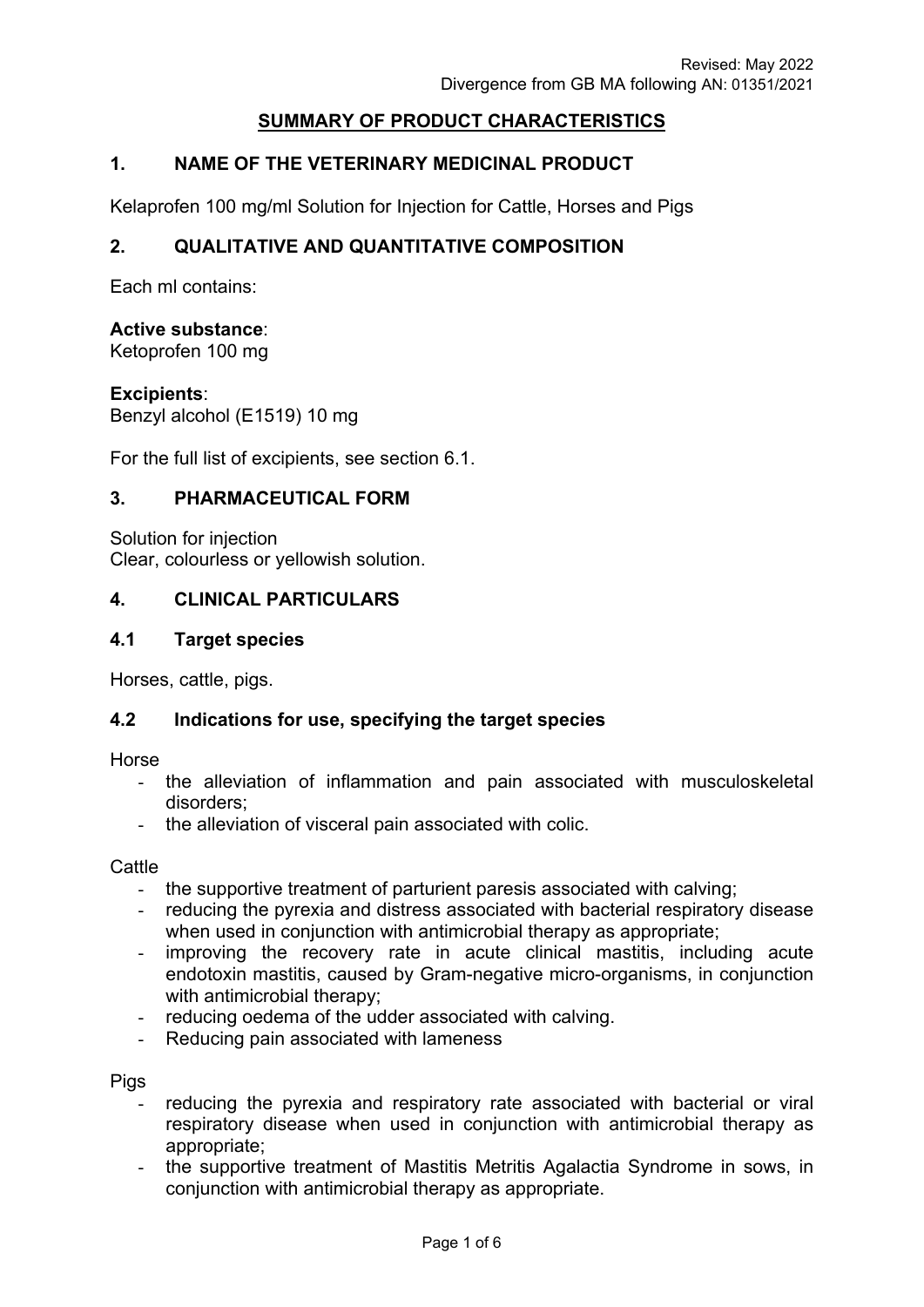# **4.3 Contraindications**

Do not use in animals with known hypersensitivity to the active substances or to any of the excipients.

Do not administer other non-steroidal anti-inflammatory drugs (NSAIDs) concurrently or within 24 hours of each other, corticosteroids, diuretics and anticoagulants.

Do not use in animals suffering from cardiac, hepatic or renal disease, where there is the possibility of gastro-intestinal ulceration or bleeding, or where there is evidence of blood dyscrasia.

# **4.4 Special warnings for each target species**

None.

# **4.5 Special precautions for use**

#### Special precautions for use in animals

The use of ketoprofen is not recommended in foals under the age of 15 days. Use in any animal less than 6 weeks of age or in aged animals may involve additional risk. If such use cannot be avoided animals may require a reduced dosage and careful management.

Avoid use in any dehydrated, hypovolaemic or hypotensive animals as there is a potential risk of increased renal toxicity.

Avoid intra-arterial injection.

Do not exceed the stated dose or duration of treatment.

#### Special precautions to be taken by the person administering the veterinary medicinal product to animals

People with known hypersensitivity to the active substance and/or benzyl alcohol should avoid contact with the veterinary medicinal product.

In case of accidental self-injection, seek medical advice and show the package leaflet or the label to the physician.

Wash hands after use.

Avoid splashes on the skin and eyes. Wash affected area thoroughly with water should this occur. If irritation persists seek medical advice.

# **4.6 Adverse reactions (frequency and seriousness)**

In very rare cases, due to the action of inhibition of prostaglandin synthesis, there can be the possibility in certain individuals of gastric or renal intolerance.

In very rare cases allergic reactions may occur.

Mild inflammatory reactions at the injection site, such as swelling/oedema, without pain in most cases have been reported, based on post-marketing safety experience.

The frequency of adverse reactions is defined using the following convention:

- Very common (more than 1 in 10 animals treated displaying adverse reaction(s) during the course of one treatment).

- Common (more than 1 but less than 10 animals in 100 animals treated).

- Uncommon (more than 1 but less than 10 animals in 1,000 animals treated).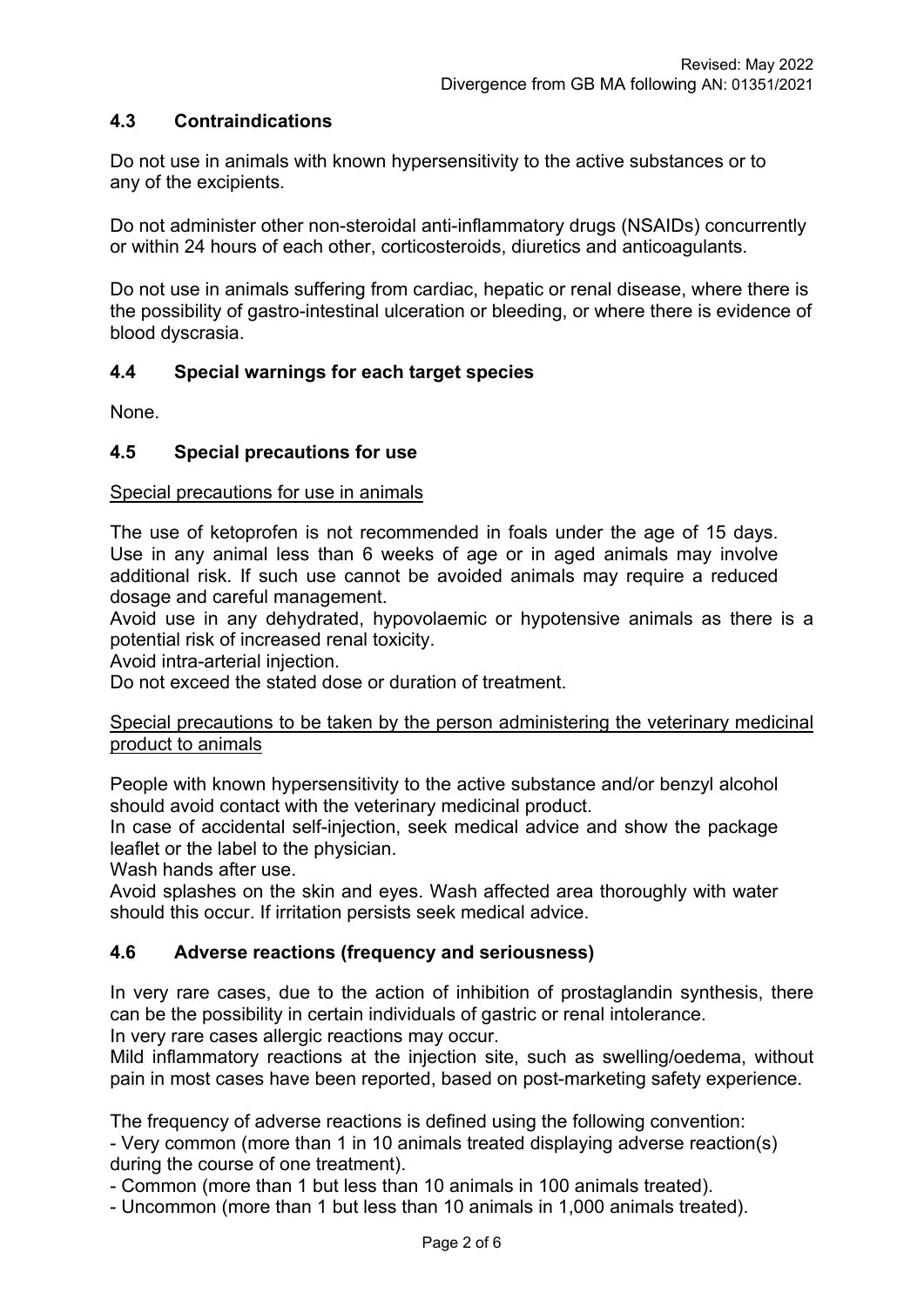- Rare (more than 1 but less than 10 animals in 10,000 animals treated).

- Very rare (less than 1 animal in 10,000 animals treated, including isolated reports).

### **4.7 Use during pregnancy, lactation or lay**

The safety of Ketoprofen has been investigated in pregnant laboratory animals (rats, mice and rabbits) and in cattle, and showed no teratogenic or embryotoxic effects. The product may be given to pregnant and to lactating cattle and to lactating sows. As the effects of ketoprofen on the fertility, pregnancy or foetal health of horses have not been determined, the product should not be administered to pregnant horses. As the safety of ketoprofen has not been assessed in pregnant sows, the product should be used in these cases only according to a benefit/risk assessment by the responsible veterinarian.

#### **4.8 Interaction with other medicinal products and other forms of interaction**

Do not administer with other non-steroidal anti-inflammatory drugs (NSAIDs) concurrently or within 24 hours of each other, corticosteroids, diuretics or anticoagulants.

Some NSAIDs may be highly bound to plasma proteins and compete with other highly bound drugs which can lead to toxic effects.

Concurrent administration with nephrotoxic drugs should be avoided.

#### **4.9 Amounts to be administered and administration route**

Use of a draw-off needle is recommended when treating large groups of animals. Do not broach the container more than 33 times.

Horse:

Intravenous administration.

For use in musculo-skeletal conditions:

2.2 mg ketoprofen/kg i.e. 1 ml of product per 45 kg body weight, administered by intravenous injection once daily for up to 3 to 5 days.

For use in equine colic:

2.2 mg/kg (1 ml/45 kg) body weight, given by intravenous injection for immediate effect. A second injection may be given if colic recurs.

Cattle:

Intravenous or intramuscular administration.

3 mg ketoprofen/kg body weight, i.e. 1 ml of product per 33 kg body weight, administered by intravenous or deep intramuscular injection once daily for up to 3 days.

Pigs:

Intramuscular administration.

3 mg ketoprofen/kg body weight, i.e. 1 ml of product per 33 kg body weight, administered once by deep intramuscular injection.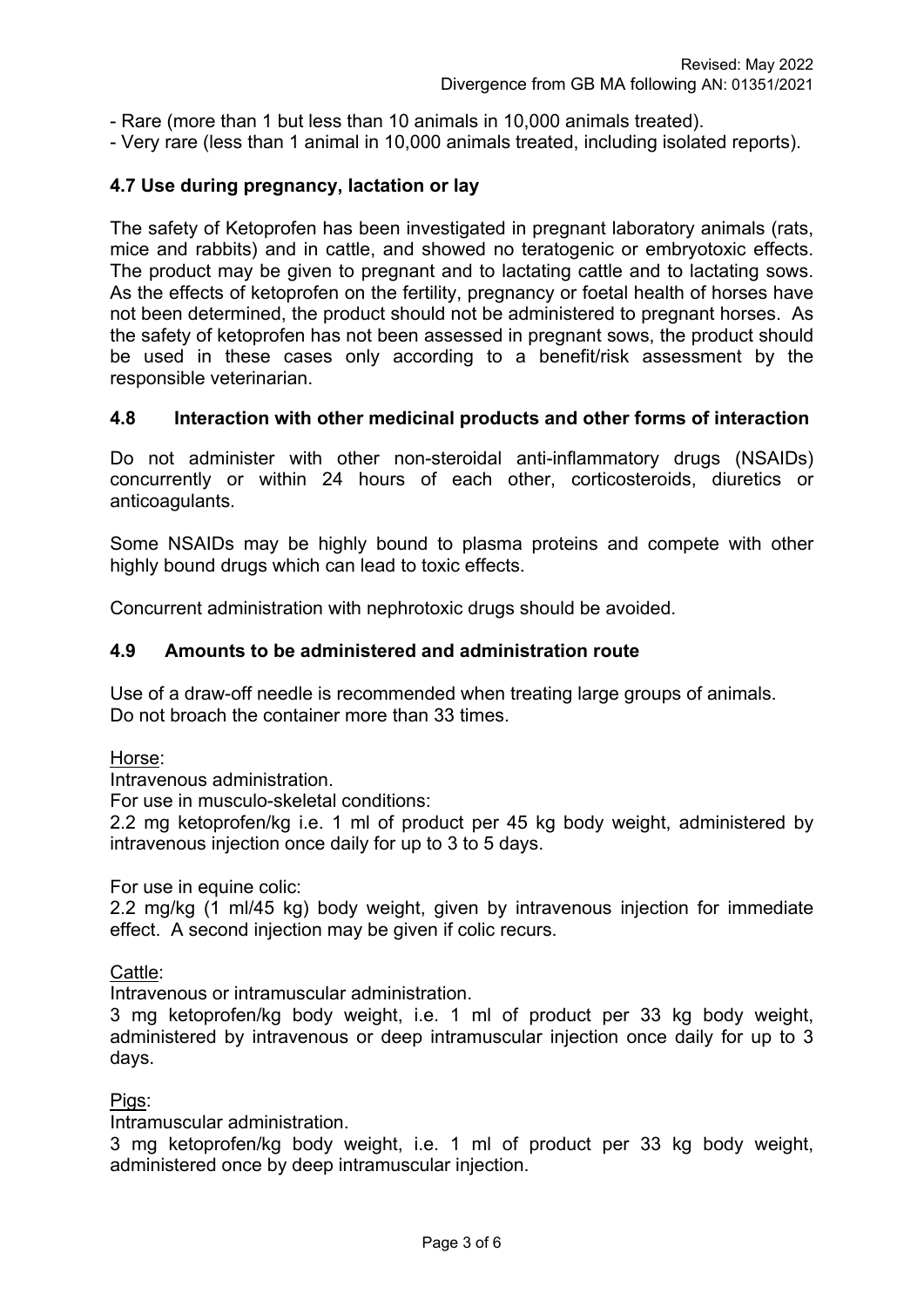# **4.10 Overdose (symptoms, emergency procedures, antidotes), if necessary**

4 No clinical signs were observed when ketoprofen was administered to horses at 5 times the recommended dose for 15 days, to cattle at 5 times the recommended dose for 5 days, or to pigs at 3 times the recommended dose for 3 days.

#### **4.11 Withdrawal periods**

Cattle:

Meat and offal:

- following intravenous administration: 1 day

- following intramuscular administration: 2 days

Milk: zero hours

Horses:

Meat and offal: 1 day

Milk: Not authorised for use in lactating animals producing milk for human consumption

Pigs: Meat and offal: 2 days

# **5. PHARMACOLOGICAL PROPERTIES**

Pharmacotherapeutic group: Anti-inflammatory, antirheumatic products, non-steroids, propionic acid derivatives.

ATCvet code: QM01AE03

# **5.1 Pharmacodynamic properties**

Ketoprofen is a derivative of phenylpropionic acid, and belongs to the non- steroidal anti-inflammatory drugs. Like all such substances, its principal pharmacological actions are anti-inflammatory, analgesic and anti-pyretic. The mechanism of action is related to the ability of ketoprofen to interfere with the synthesis of prostaglandins from precursors such as arachidonic acid.

# **5.2 Pharmacokinetic properties**

Ketoprofen is rapidly absorbed. The maximum plasma concentration is reached in less than an hour after parenteral administration. The bioavailability is about 80 to 95%. Ketoprofen binds strongly to plasma proteins (about 95%), allowing its accumulation in the exudate at the site of inflammation.

The action is longer than what should be expected from the plasma half-life that varies between one and four hours depending on the species. Ketoprofen enters the synovial fluid and remains there at higher levels than in plasma, with a half-life two to three times higher than in plasma.

Ketoprofen is metabolized in the liver and 90 percent is excreted in the urine and is complete after 96 hours.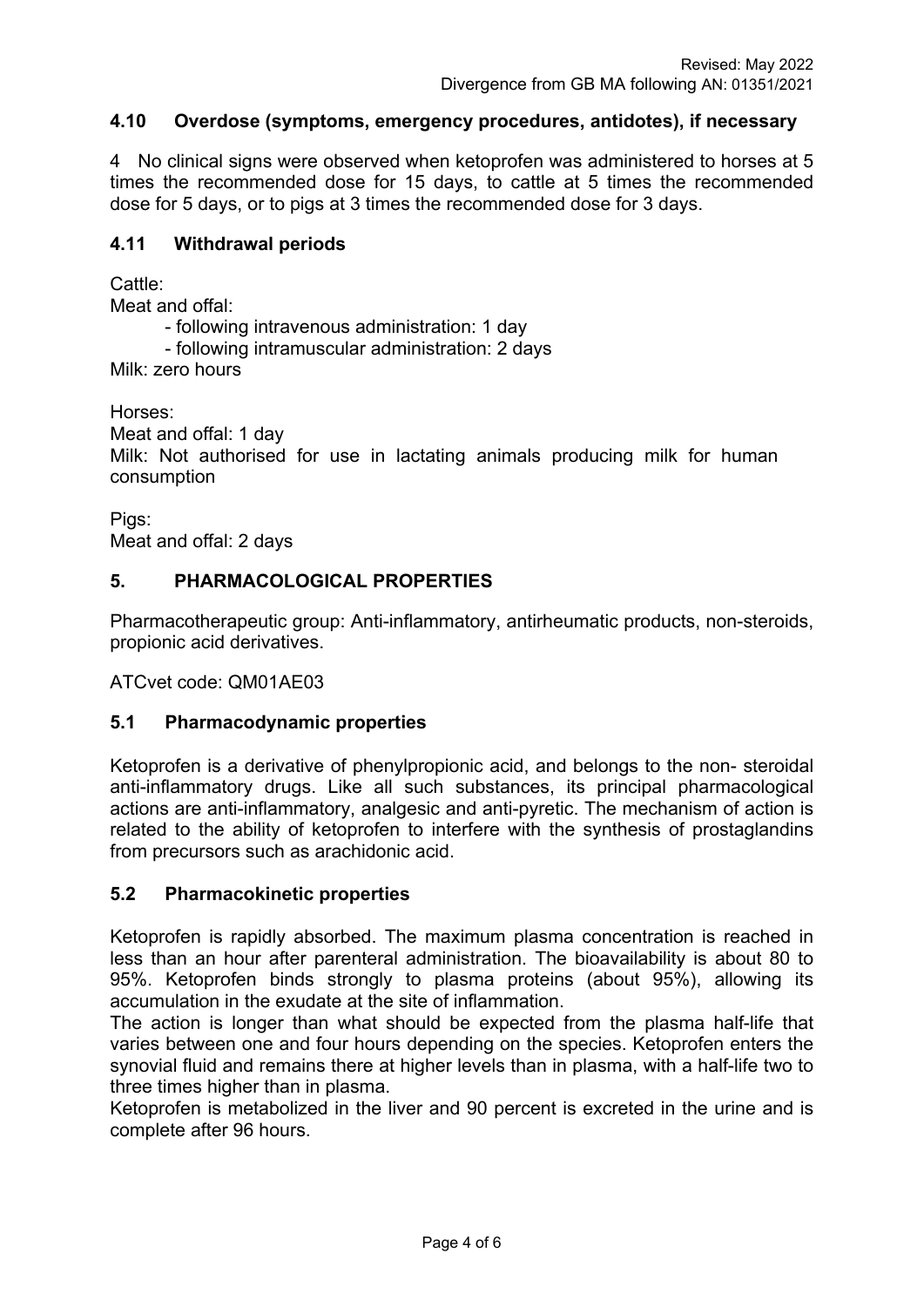# **6. PHARMACEUTICAL PARTICULARS**

#### **6.1 List of excipients**

L-Arginine Benzyl Alcohol (E1519) Citric Acid Monohydrate (for pH adjustment) Water for Injection

#### **6.2 Major incompatibilities**

In the absence of compatibility studies, this veterinary medicinal product must not be mixed with other veterinary medicinal products.

#### **6.3 Shelf life**

Shelf life of the veterinary medicinal product as packaged for sale: 30 months. Shelf life after first opening of the immediate packaging: 28 days.

#### **6.4 Special precautions for storage**

Do not refrigerate or freeze. Protect from light.

#### **6.5 Nature and composition of immediate packaging**

Amber glass vials type II of 50, 100 and 250 ml, closed with bromobutyl rubber stoppers and aluminium caps, packed in an outer carton.

Package sizes:

Carton boxes with 1, 6, 10 and 12 vials of 50 ml, 100 ml and 250 ml.

Not all pack sizes may be marketed.

#### **6.6 Special precautions for the disposal of unused veterinary medicinal product or waste materials derived from the use of such products**

Any unused veterinary medicinal product or waste materials derived from such veterinary medicinal product should be disposed of in accordance with local requirements.

#### **7. MARKETING AUTHORISATION HOLDER**

Kela N.V. St. Lenaartseweg 48 2320 Hoogstraten **Belgium**